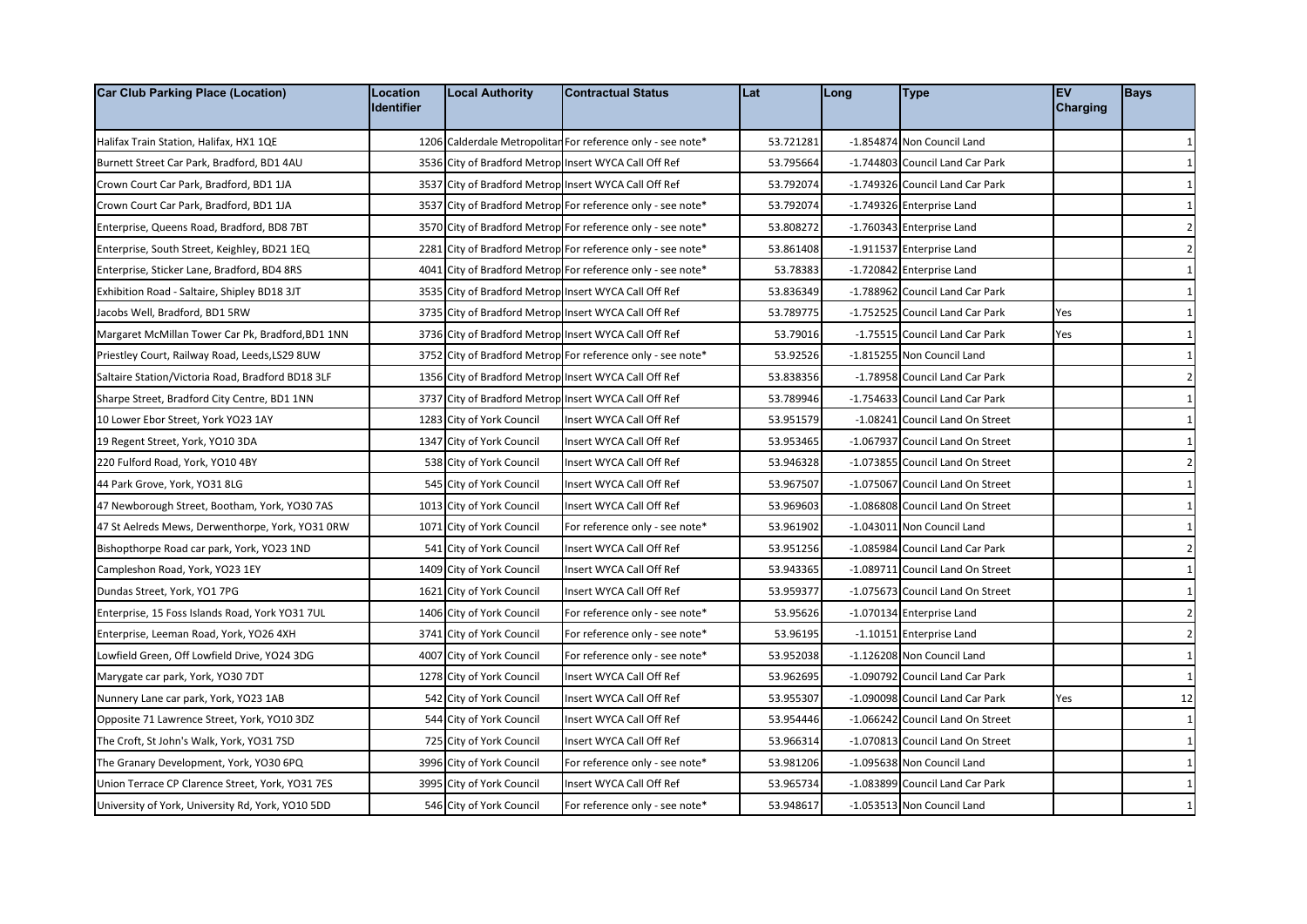| Civic Centre 1, Huddersfield, HD1 2NF               | 416 Kirklees Council    | Insert WYCA Call Off Ref       | 53.644546 | -1.785211 Council Land On Street             |     | $\overline{4}$          |
|-----------------------------------------------------|-------------------------|--------------------------------|-----------|----------------------------------------------|-----|-------------------------|
| Dewsbury Station Car Park, Dewsbury, WF13 1HF       | 695 Kirklees Council    | Insert WYCA Call Off Ref       | 53.691783 | -1.633197 Non Council Land                   |     | 1                       |
| Enterprise, 517 Leeds Road, Huddersfield, HD2 1YW   | 1407 Kirklees Council   | For reference only - see note* | 53.661356 | -1.75985 Enterprise Land                     |     | $\overline{4}$          |
| Enterprise, 487 Huddersfield Rd, Dewsbury, WF13 3JW | 3853 Kirklees Council   | For reference only - see note* | 53.679752 | -1.65661 Enterprise Land                     |     | 1                       |
| New North Parade car park, Huddersfield, HD1 5JU    | 1051 Kirklees Council   | Insert WYCA Call Off Ref       | 53.647314 | -1.786166 Council Land On Street             |     | $\overline{2}$          |
| St Georges Square, Huddersfield, HD1 1JF            | 415 Kirklees Council    | Insert WYCA Call Off Ref       | 53.648008 | -1.784576 Council Land Car Park              |     | $\overline{2}$          |
| 103 Clarendon Road, Leeds, LS2 9DF                  | 3714 Leeds City Council | Insert WYCA Call Off Ref       | 53.807132 | -1.560166 Council Land On Street             |     | $\overline{2}$          |
| 19A Town Street Chapel Allerton, Leeds, LS7 4NB     | 452 Leeds City Council  | Insert WYCA Call Off Ref       | 53.828823 | -1.537566 Council Land On Street             |     | $\overline{2}$          |
| 36 Park Square North, Leeds, LS1 2NY                | 3715 Leeds City Council | Insert WYCA Call Off Ref       | 53.799238 | -1.552387 Council Land On Street             |     | $\overline{2}$          |
| 37 Bentley Lane, Leeds, LS6 4AJ                     | 466 Leeds City Council  | Insert WYCA Call Off Ref       | 53.82572  | -1.565792 Council Land On Street             |     | $\overline{2}$          |
| 4 Cavendish Road, Leeds, LS2 9JT                    | 3716 Leeds City Council | Insert WYCA Call Off Ref       | 53.806363 | -1.552849 Council Land On Street             | Yes | $\mathbf{1}$            |
| 4 High Court, Leeds, LS2 7ES                        | 4001 Leeds City Council | Insert WYCA Call Off Ref       | 53.795036 | -1.537823 Council Land On Street             |     | $\overline{2}$          |
| 59 Wade Lane, Leeds, LS2 8NJ                        | 3743 Leeds City Council | Insert WYCA Call Off Ref       | 53.801785 | -1.542458 Council Land On Street             |     | $\overline{2}$          |
| 6 Queen Street, Leeds, LS1 2TW                      | 3717 Leeds City Council | Insert WYCA Call Off Ref       | 53.79753  | -1.554305 Council Land On Street             |     | 1                       |
| 83 Cookridge Street LS2 3AW                         | 463 Leeds City Council  | Insert WYCA Call Off Ref       | 53.802433 | -1.546556 Council Land On Street             |     | $\overline{2}$          |
| 9 Britannia Street, Leeds, LS1 2DZ                  | 3718 Leeds City Council | Insert WYCA Call Off Ref       | 53.796934 | -1.552565 Council Land On Street             |     | $\overline{2}$          |
| Back Roman Grove, Leeds, LS8 2DW                    | 460 Leeds City Council  | Insert WYCA Call Off Ref       | 53.844819 | -1.508975 Council Land On Street             |     | $\overline{\mathbf{2}}$ |
| Bay 25 Climate Innovation District, Leeds, LS9 8FB  | 3969 Leeds City Council | For reference only - see note* | 53.789129 | -1.525628 Non Council Land                   | Yes | $\overline{\mathbf{2}}$ |
| Central Square, Leeds, LS1 4JY                      | 4002 Leeds City Council | For reference only - see note* | 53.79579  | -1.553183 Non Council Land                   |     | $\overline{2}$          |
| Concordia Street LS1 4ES                            | 4003 Leeds City Council | Insert WYCA Call Off Ref       | 53.793493 | -1.543197 Council Land On Street             |     | 3                       |
| Dandara, Ingram Row, Leeds, LS119ET                 | 3602 Leeds City Council | For reference only - see note* | 53.789179 | -1.548671 Non Council Land                   |     | $\overline{2}$          |
| Dawsons Square, Pudsey, LS28 5GF                    | 1816 Leeds City Council | For reference only - see note* | 53.80736  | -1.6831 Non Council Land                     |     | 1                       |
| Denison Road, Leeds, LS3 1AJ                        | 3719 Leeds City Council | Insert WYCA Call Off Ref       | 53.801082 | -1.557886 Council Land On Street             |     | $\overline{2}$          |
| Edward Street car park LS1 6PJ                      | 1619 Leeds City Council | For reference only - see note* | 53.79974  | -1.539058 Non Council Land                   |     | $\mathbf{1}$            |
| Enterprise, 75 Low Road, Hunslet LS10 1RH           | 1396 Leeds City Council | For reference only - see note* | 53.778846 | -1.52284 Enterprise Land                     | Yes | $\mathbf{1}$            |
| Enterprise, Leeds City Ctr, 1 Benson St, LS7 1AG    | 3835 Leeds City Council | For reference only - see note* | 53.806187 | -1.534464 Enterprise Land                    |     | 3                       |
| Gateway Development off East St, Leeds, LS9 8DA     | 3679 Leeds City Council | For reference only - see note* | 53.794111 | -1.532239 Non Council Land                   |     | $\overline{2}$          |
| Great George Street LS1 3DW                         | 3874 Leeds City Council | Insert WYCA Call Off Ref       | 53.800947 | -1.546139 Council Land On Street (Suspended) |     | 3                       |
| Greenshaw Mews, Netherfield Rd, Leeds, LS20 9HJ     | 3751 Leeds City Council | For reference only - see note* | 53.877694 | -1.71567 Non Council Land                    |     | $\mathbf{1}$            |
| Kirkstall Forge Station, Leeds, LS5 3BF             | 3694 Leeds City Council | For reference only - see note* | 53.825719 | -1.627186 Non Council Land                   |     | 1                       |
| Leeds Dock CP Armouries Drive, Leeds, LS10 1LU      | 462 Leeds City Council  | For reference only - see note* | 53.79053  | -1.530955 Non Council Land                   |     | $\mathbf{1}$            |
| Manor Road, Leeds, LS11 5AE                         | 3693 Leeds City Council | Insert WYCA Call Off Ref       | 53.789977 | -1.547879 Council Land On Street             |     | $\overline{2}$          |
| Maude Street, Leeds, LS2 7HB                        | 4004 Leeds City Council | Insert WYCA Call Off Ref       | 53.7951   | -1.534717 Floating Bay Council Car Park      |     | 1                       |
| Merrion Way, Leeds, LS2 8BB                         | 4032 Leeds City Council | Insert WYCA Call Off Ref       | 53.80282  | -1.5447 Council Land On Street               |     | $\overline{2}$          |
|                                                     |                         |                                |           |                                              |     |                         |